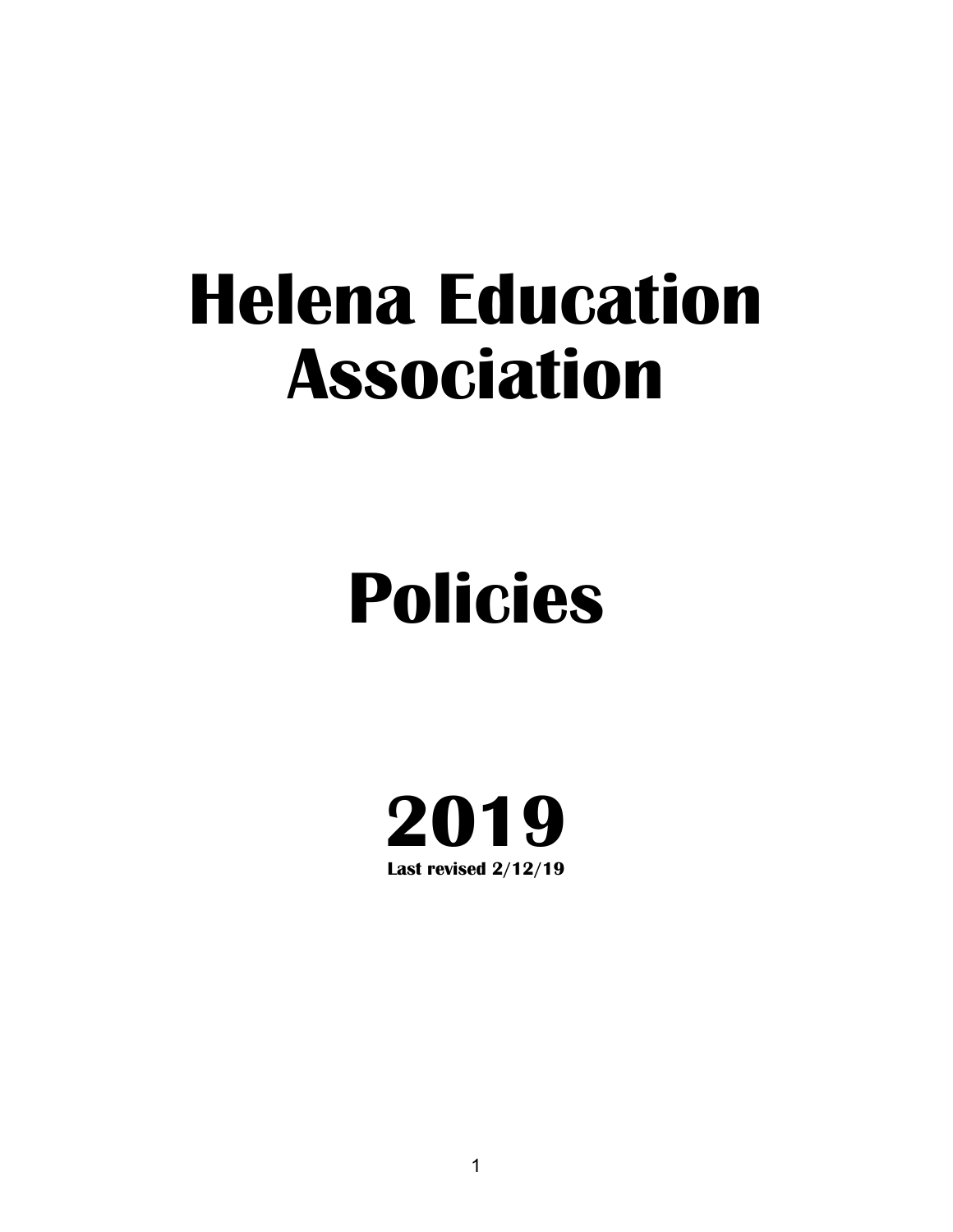#### **Helena Education Association Policies**

Policy Definition: Policy of the Helena Education Association shall be defined as being any guiding principle, or procedure adopted and considered to be prudent, expedient, or advantageous to the Association.

Policy Adoption and Amendment: The HEA Representative Council, acting by the affirmative vote of a majority of its members, shall have the power to adopt and amend such rules and regulations pertaining to the purposes, activities, and affairs of the Association as it deems necessary and desirable, provided that such rules and regulations do not conflict with any provisions of the Association Constitution, Bylaws, or any action taken by a majority vote of the entire membership of the entire general membership of the Association.

- 100 General
- 101 HEA President Building Visitations The President shall make a concerted effort to visit each building bimonthly.
- 102 Insurance Companies

The Representative council will not use regular meeting time for presentation by individual insurance companies. In addition, the Representative Council will not endorse any individual insurance company, excluding NEA Value Builder.

103 Political Candidates

The Representative council will, if solicited, allow political candidates to make individual presentations during regular meetings. These presentations will be limited to five minutes per candidate.

104 Professional Image

The HEA recommends involvement in community leadership activities, reminding participants that they are representing the Association.

105 Relationship with Administrators.

Meeting of HEA officers with building principals and central administration for the purpose of explaining goals and interests of the Association and its members are encouraged.

106 The HEA will work to insure that all members in every working environment are treated equally and equitably by the District (2-11-04)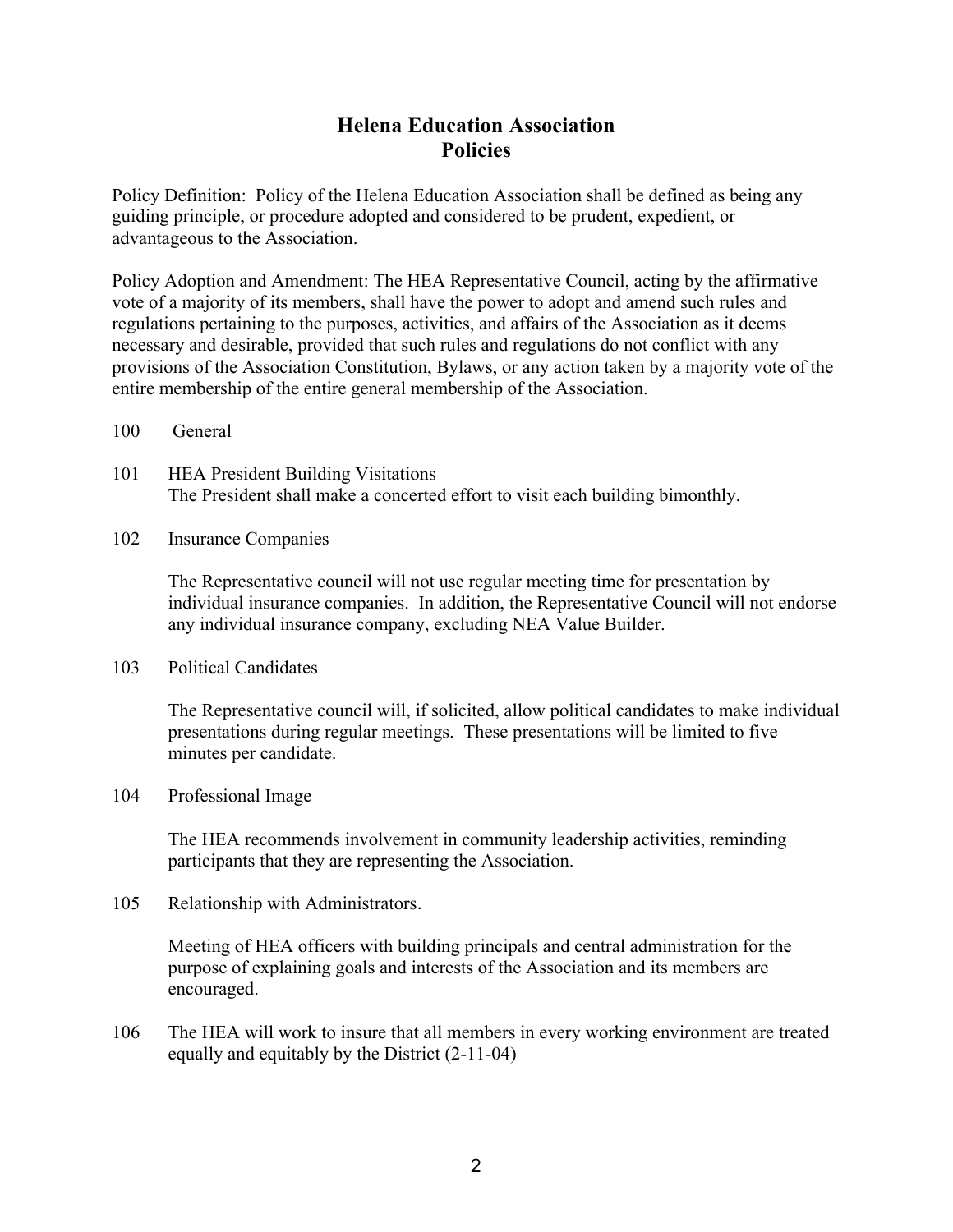- 107 No HEA fund shall be allocated or used in any election for HEA/MFPE/NEA/ AFT offices
- 200 Board of Directors and Representative Council
- 300 Budget and Fiscal
- 302 Reimbursement, MFPE Business and Leadership Conferences

The Association shall reimburse HEA participants for expenses not covered by MFPE according to the following schedule:

| <b>Breakfast</b> | \$15.00                                   |
|------------------|-------------------------------------------|
| Lunch            | \$20.00                                   |
| Dinner           | \$25.00                                   |
| Room             | \$95.00                                   |
| Mileage          | \$.35/mile/driver                         |
|                  | \$.40/mile/driver $+1$ or more passengers |

305 Memorials (10-11-05)

In the event of the death of an Association member an amount of \$100 shall be donated in memorial. In the event of the death of an Association member's, spouse and/or children, the amount of \$30.00 shall be sent by the association to a memorial of family choice. In the event of the death of a member's parent(s), a note of sympathy shall be sent by the Association Secretary. Exceptions concerning other personnel shall be dependent upon the approval of the Representative Council.

306 National Board Certification Stipend

Members who complete the National Board Certification process may apply for a \$250.00 stipend. Members must provide proof of full payment for all components to the National Board to receive this stipend.

307 Educators' Conference Stipend

Any non-tenured member who attends the Educators' Conference may apply for a \$50.00 travel stipend. Members must provide proof of attendance at the conference. This stipend is not in effect when the Educators' Conference is in Helena.

308 Legislative Testimony Stipend

Any member may apply for a half day guest teacher, paid for by the Association, to give legislative testimony that advocates for educational issues. The Association President will determine whether testimony applies to advocacy of educational issues.

400 Membership and Dues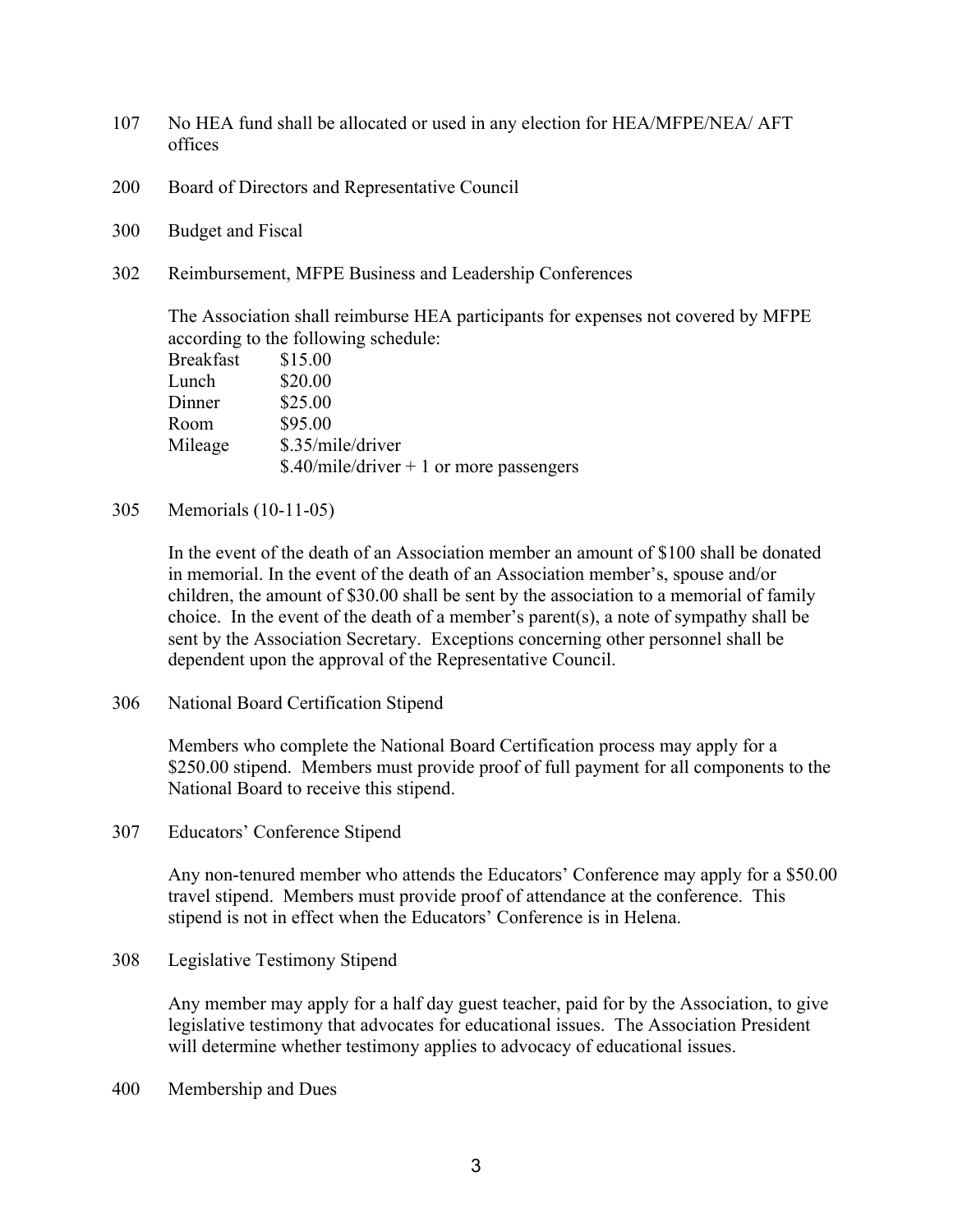- 401 Dues
- 401.1 Association dues shall be \$110.00 for certified educators and \$30.00 for classified educators.
- 401.2 Persons whose dues are delinquent may not participate in the Association's activities.
- 401.3 Dues for initial active membership may be prorated after November 1st.
- 401.4 Proposed changes in dues must be presented in writing to the Board of Directors and the Representative Council by their first meeting in February and to the general membership by March 1.
- 401.5 Representative Council shall vote on the proposed changes in dues, as directed by their building members, at their first meeting following March 1. A representative may not abstain from voting on the dues change.
- 401.6 Any change in dues shall become effective the following membership year.
- 401.7 If not within the published window period, any request to stop payment of dues to the HEA/MFPE/NEA/AFT will be granted by the Representative Council only if extenuating circumstances exist.
- 401.8 HEA officers shall receive a stipend equal to the dues amount for a certified educator.
- 401.9 Members who elect to pay by cash must remit the full amount of their HEA/MFPE/NEA/AFT dues to the HEA treasurer prior to September 30 of each year. Failure to comply will result in the member reverting to monthly paycheck withdrawl status.
- 402 Fee Challenge

In the event of a successful fee challenge, the Association will contribute said fee to the Special Olympics.

- 500 Negotiations
- 501 Contract Ratification (3-31-77)

Only current members of the Association shall vote in the ratification process of a proposed negotiated agreement between the Association and the Board of Trustees.

- 600 Committees
	- A. Committees are accountable to the president.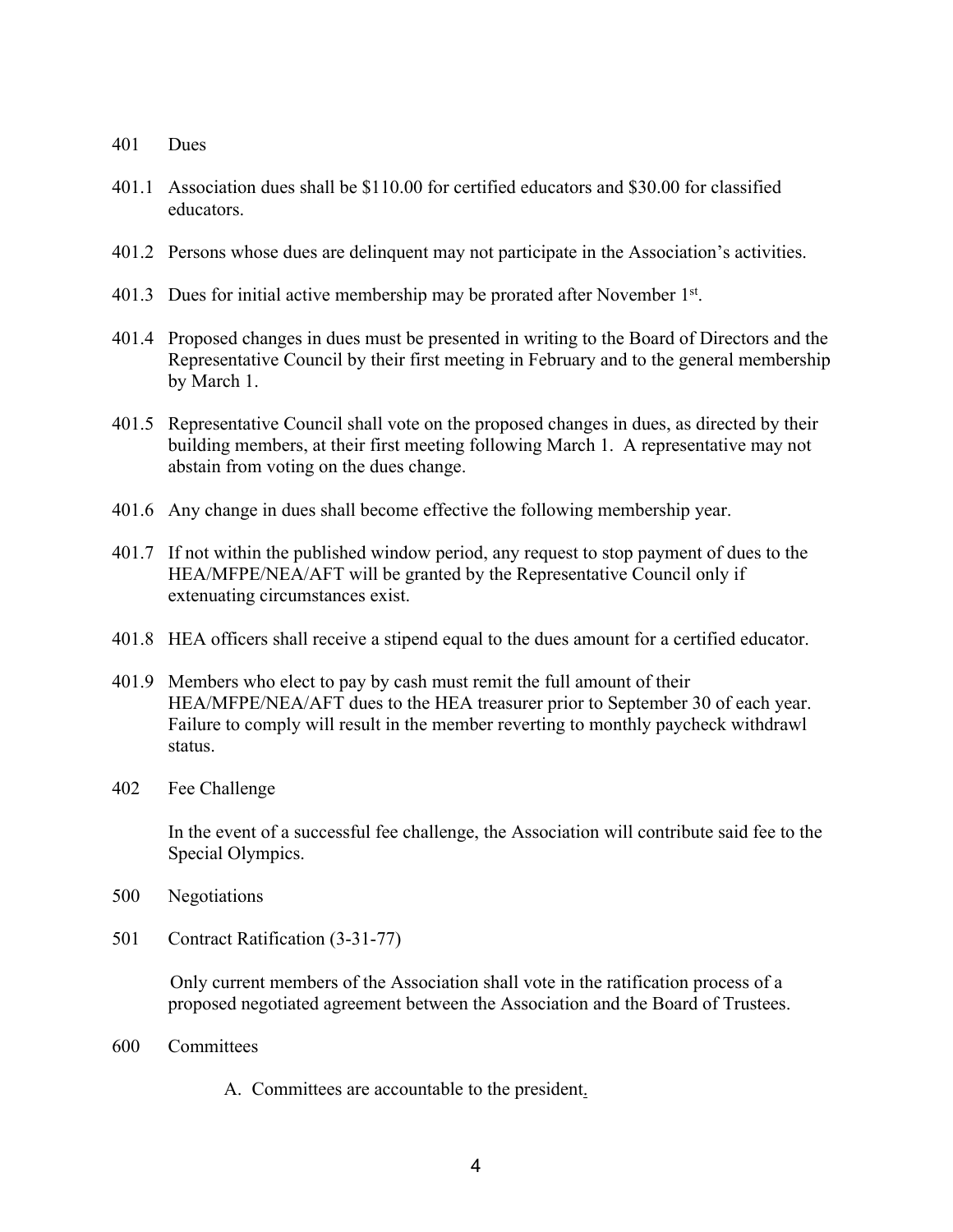- B. Committees shall be appointed by the president and confirmed by the Board of Directors
- C. Only members in good standing will serve on committees.
- D. Standing committees shall consist of the following:
	- Audit Budget Calendar Contract Maintenance Educator/Para Educator of the Year Extra Duty Governance Review Health Benefits Negotiation Nominations/Elections Professional Development Professional Growth

E. Committees shall be representative of Elementary, Middle, and Senior high levels wherever possible.

F. Nothing in the Constitution or Bylaws shall be interpreted to prevent the formation of subcommittees.

G. All members have the responsibility of attending all meetings or notifying the chair if attendance is not possible.

H. A Quorum, consisting of a majority of the members of the committee, must be present for any official meeting. If, during any meeting, the number if voting members of a committee is reduced below the quorum, discussion may continue but no action may be taken.

#### 600.2 Ad Hoc

Ad Hoc committees shall receive special specific charges from the President, Board of Directors or Representative Council and shall be discharged upon completion of those charges.

- 606 HEA Audit Committee
- 606.1 The audit of HEA and HEA PACE shall be completed after the close of the fiscal year and before October 15. The committee shall submit an audit report of the year's fiscal transactions to the first regularly scheduled Representative Council meeting following the audit.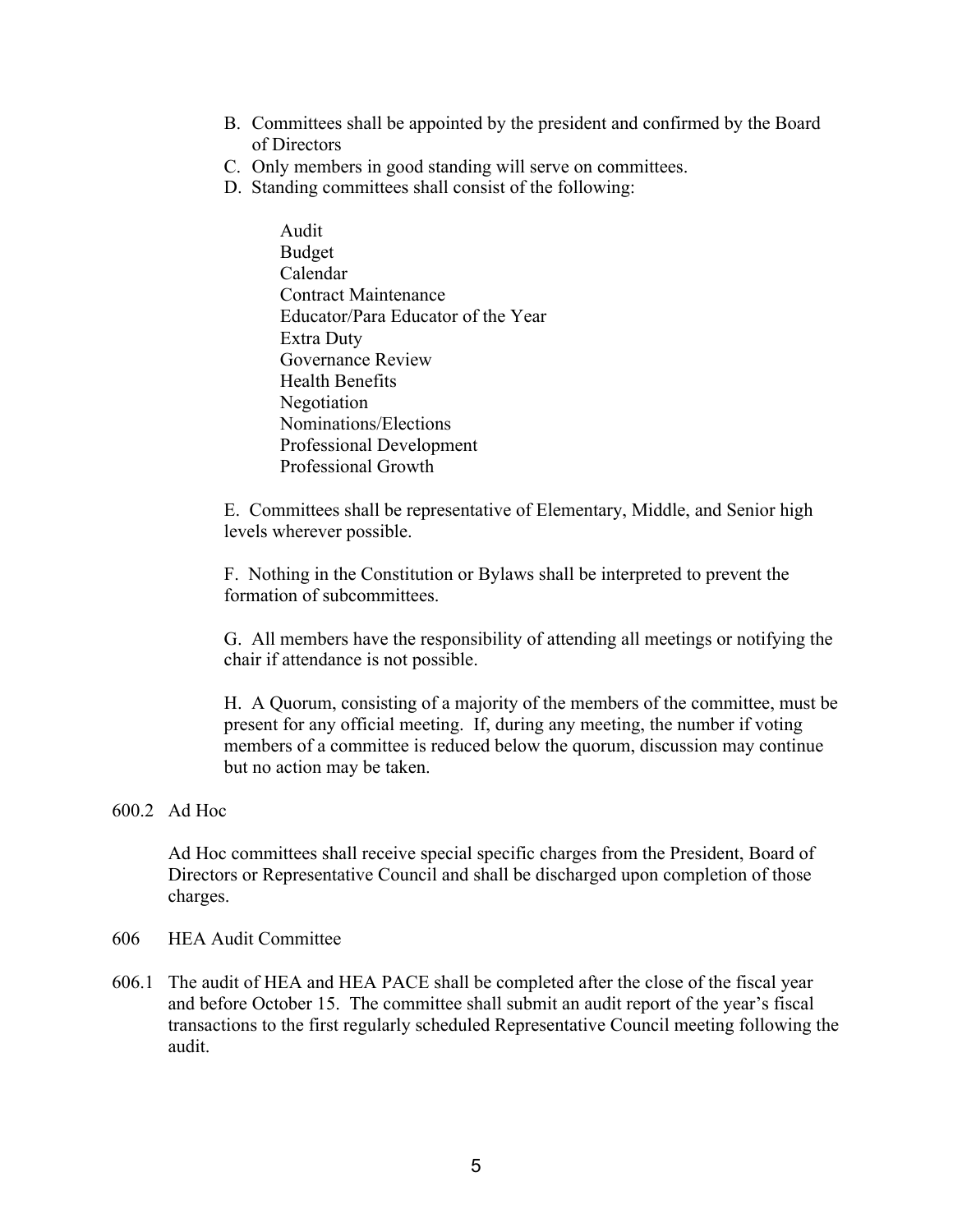- 606.3 The audit committee has the authority to recommend to the Board of Directors if an outside audit is necessary.
- 606.4 Bonding- Officers with the responsibilities for handling receipts and disbursements of Association funds are insured by the NEA Association Liability Insurance.
- 607 Budget Committee
- 607.1 The budget committee shall prepare an annual budget for the following fiscal year to be submitted to the Representative Council for approval.
- 607.2 The Treasurer shall serve as the committee chair.
- 607.3 The annual budget shall be adopted for the following year at the April meeting of the Representative Council. A Representative may not abstain from voting on the budget.
- 608 Contract Maintenance Committee (Professional Rights and Responsibilities)
- 608.1 The Committee shall administer grievances attaining Level 2 (Formal).
- 608.2 The committee shall recommend to the Board of Directors grievances that are to be advanced to arbitration. The Board of Directors shall be the final authority in determining grievances that are advanced to arbitration.
- 608.7 The committee shall communicate the status of all grievances to the Board of Directors. Confidentiality shall be of the utmost concern.
- 608.8 The committee will work in cooperation with the Negotiation Committee to develop a profile of grievances to determine patterns that can more effectively be addressed in negotiations.
- 608.9 The Association encourages the settlement of disputes and grievances at the lowest possible step possible.
- 608.10 The Association will inform and train the Contract Maintenance (Professional rights and responsibilities) in the proper functioning of the grievance procedure and in their responsibilities in the process.
- 608.11 The Association will request MFPE, NEA and AFT legal assistance when needed.
- 609 Governance Review Committee (Constitution and Bylaws)
- 609.1 The committee shall be responsible for drafting, presenting, and recording the Association Constitution, Bylaws, and Policies.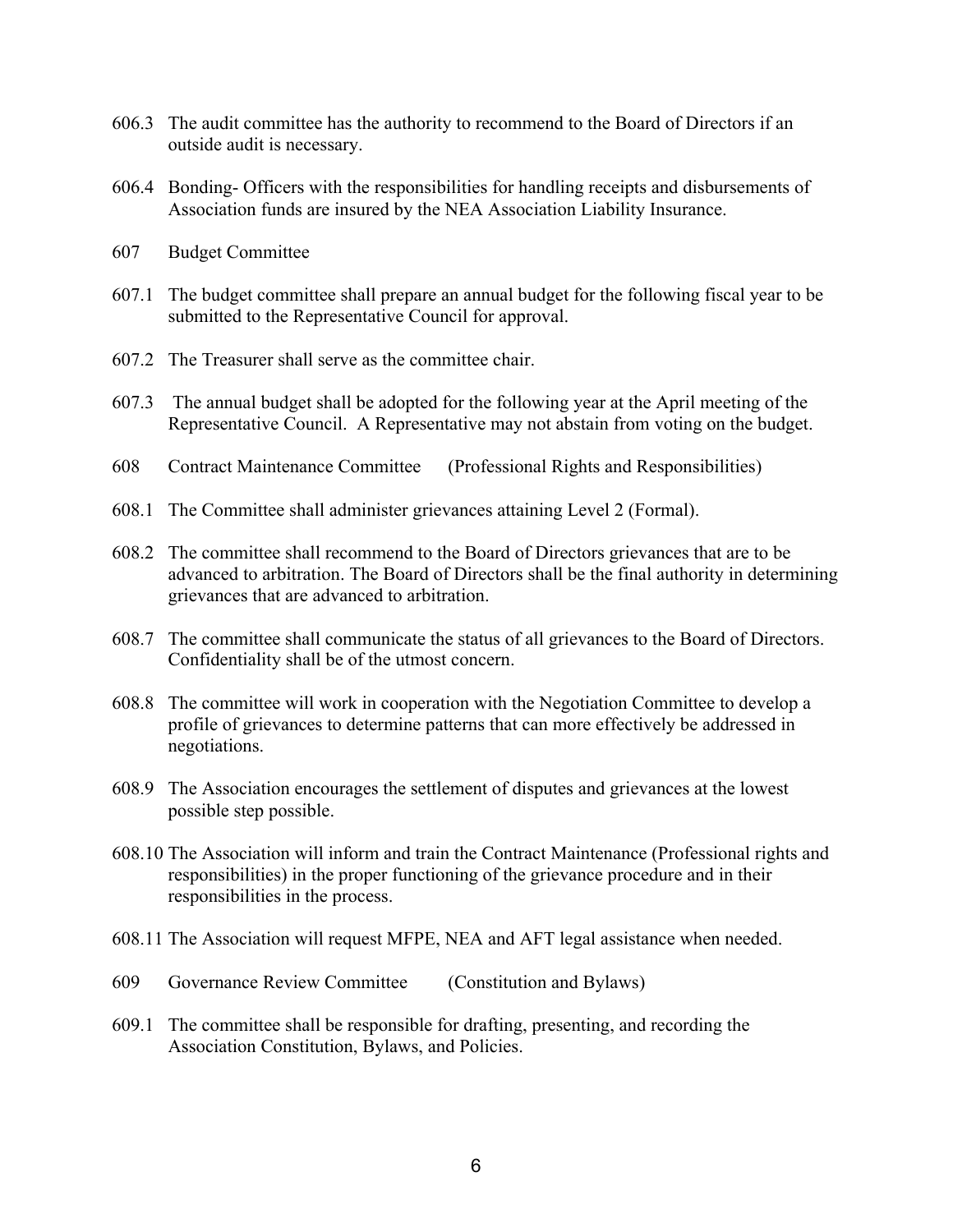- 614 Negotiation Committee
- 614.1 The President shall appoint the members of the negotiation committee and secure confirmation by the Board of Directors by June 1.
- 614.2 The committee will consist of at least four members taken from each level of membership: one elementary, one middle, one high school, and one member at large.
- 614.5 The committee will solicit input from the memberships prior to initiating negotiations to determine membership concerns and priorities. The committee will receive from the Board of Directors the parameters for negotiations based upon the membership input.
- 614.6 The committee or their designee will finalize all proposed contract language.
- 614.9 Upon reaching a tentative agreement with the School District, the committee will report directly and exclusively to the Board of Directors. The Board of Directors will make a recommendation to the Association's membership regarding the proposed negotiated agreement.
- 615 Nominations and Elections (2.14.12)
- 615.1 The nominations and elections committee shall consist of five members, two of which shall be appointed by the President with the remaining three elected by the Representative Council. The President and Board of Directors shall appoint the committee chair.

**Nominations** 

615.2 The committee will solicit nominations for all HEA officers and the Board of Directors from any member of the Association. The window to submit nominations to the committee will be open until one week before the general membership meeting. During the window, the chair will contact nominees regarding their acceptance of the nomination. After the close of the nominations window, the committee will then meet to discuss all nominations and prepare a slate of all qualified and accepted nominees to present to the general assembly. If no nominations were received for an open position, the committee itself will make a good-faith effort to nominate a qualified candidate for that position and secure his or her acceptance before the general assembly meeting. Additional nominations can only be made from the floor at the spring general membership meeting from members of the appropriate level and/or building. (2.12.19)

Elections

- 615.3 Elections will take place no later than two weeks before the end of the school year. (1.10.06)
- 615.4 The Representative Council shall determine the method of balloting.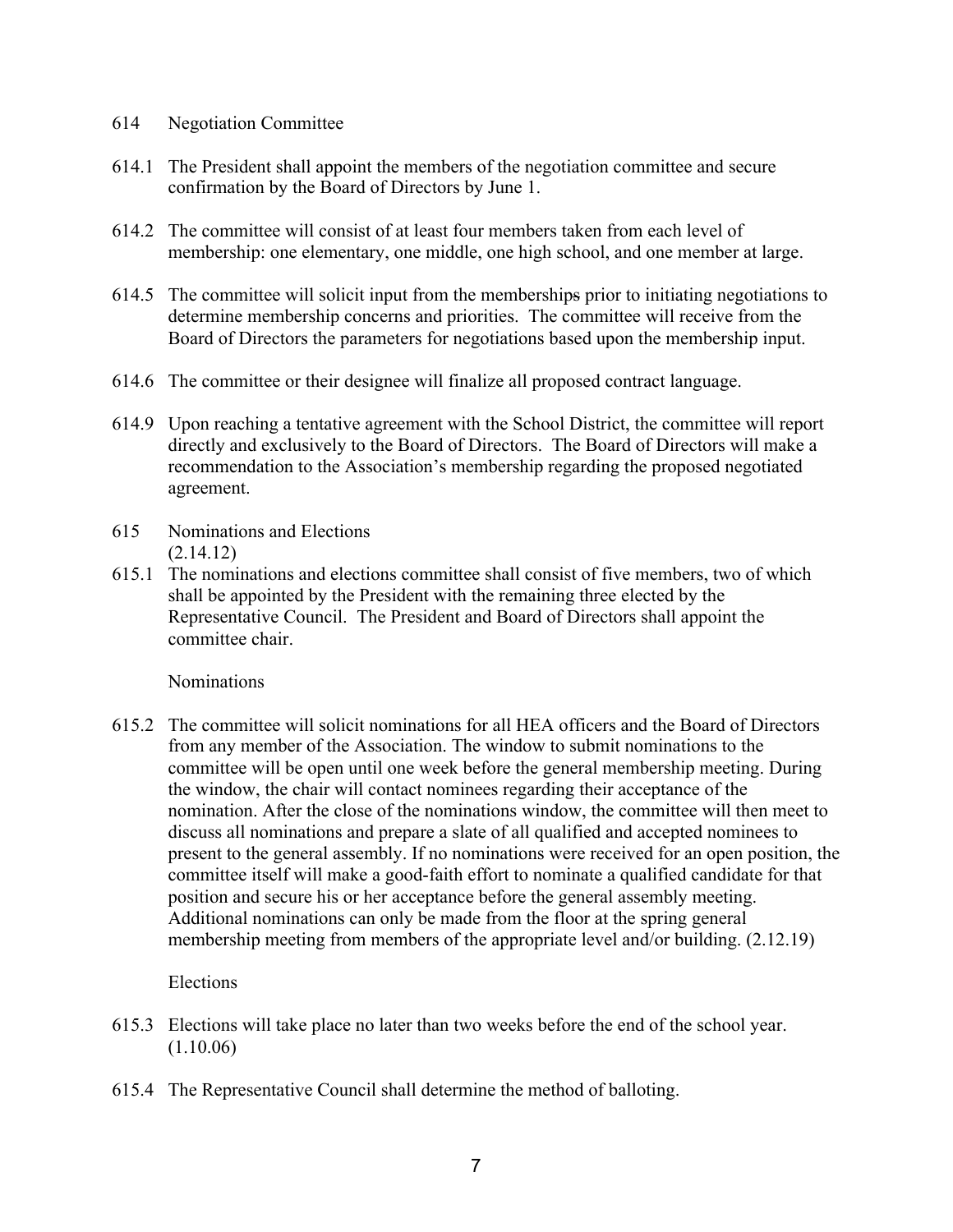- 615.5 The Board of Directors shall establish the specific criteria and regulations for each election. Ballots not conforming to the criteria and regulations established by the Board of Directors shall not be counted.
- 615.6 Elections may be held utilizing paper mail ballots, paper ballots at a central voting location, paper ballots in the various schools and work sites, or by electronic means.
- 615.7 The committee shall print, distribute, collect, and count the ballots. Any names appearing on the ballot shall be in alphabetical order.
- 615.8 When balloting by mail, the ballots shall be mailed to the member's home address. Balloting shall be open for a period of ten (10) business days. Return ballots must be post marked no later than the tenth day. Ballots post marked after the tenth day shall not be counted.
- 615.9 Balloting in a centralized location shall be during a regular contract day. The balloting will occur on a single day, beginning at 7:00 a.m. and concluding at 5:00 p.m. Absentee ballots will be available to members no less than five(5) working days before the election. Absentee ballots must be received by the election committee no later than 5:00 p.m. the day of the election.
- 615.10 Balloting in the buildings or work sites shall be during the regular contract day. Balloting will take place between one half hour before the contract day begins and continue until one half hour after the contract day ends on the day of the election. All balloting will take place in a designated area established by the building representative. Door to door solicitation for balloting shall not be permitted. Ballots from the schools will be delivered by the building representative to a designated place for counting no sooner than one half hour after the end of the contract day but no later than 5 P.M. Specific duties for building representatives conducting the election will be furnished with their voting packets for their school.
- 615.11 A location for collection and counting of the ballots will be established by the President and Board of Directors. The counting of the ballots may not begin before the polls close.
- 615.12 Electronic balloting shall be open for a period of two (2) contract days.
- 614.13 In the situation where electronic balloting is contracted to an outside source, ballot tabulations shall be reported by the contractor to the committee chair at the conclusion of two day election period.
- 615.14 The committee chair will report the results of an election directly to the President and will provide the President a completed Election Report Form...
- 615.15 After reporting to the President, the committee chair will notify the candidates of the election results. The results, including tallied votes, will be distributed at the following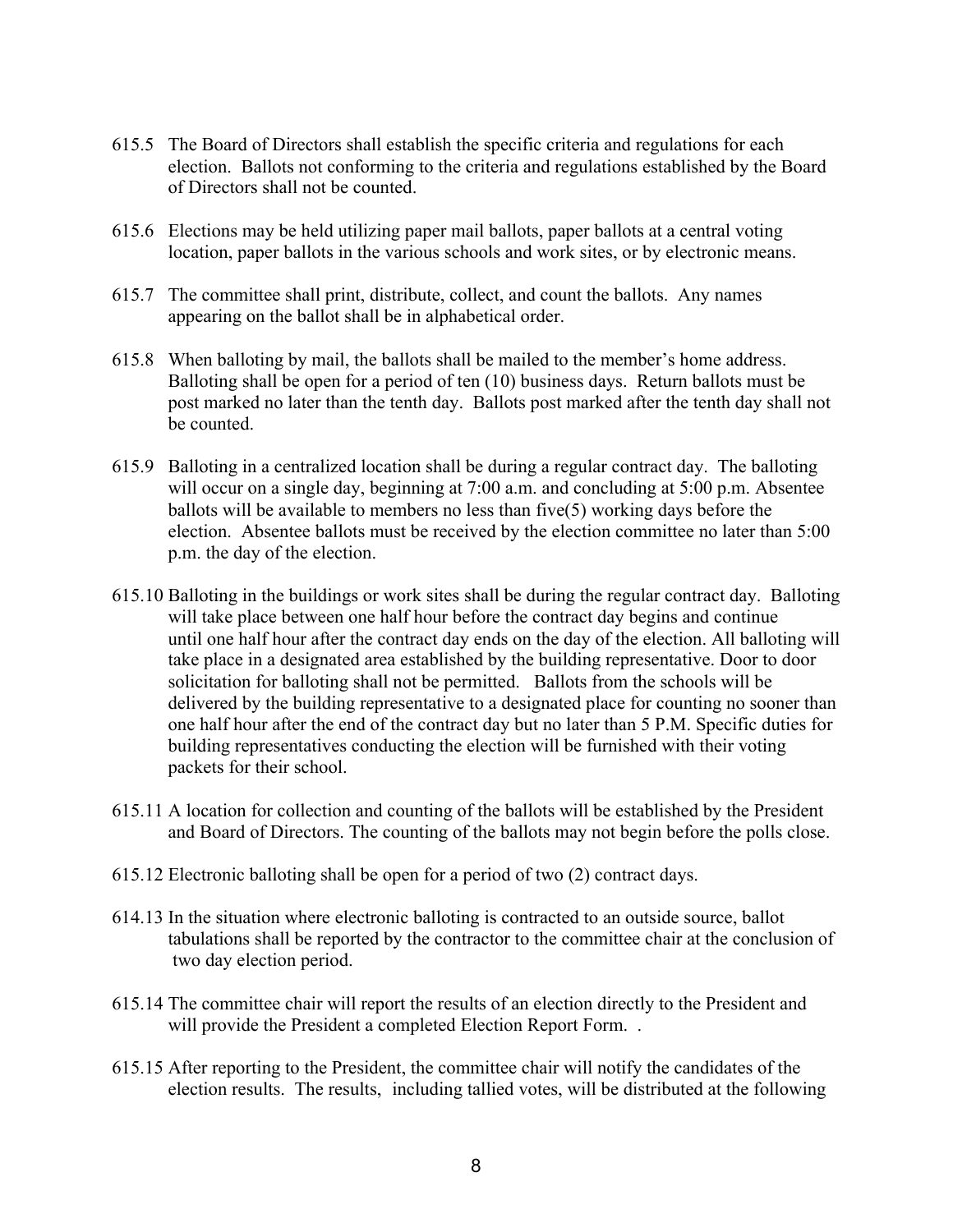Representative Council meeting.

- 615.16 All ballots will be kept by the chair until the Representative Council meeting following the election.
- 615.17 Election by acclamation is permitted in the case of uncontested races.
- 615.18 Only members in good standing will be able to vote in elections.
- 617 EducatorPara Educator of the Year
- 617.2 The election shall be held in the spring for the ensuing year's nominee.
- 617.4 Past Helena winners will be excluded from nomination.
- 617.5 Nomination may be made by any staff member of Helena School District #1.
- 617.6 The number of nominations necessary for inclusion on the ballot will be a total of no more than ten. A nominee, a tenured member who will be employed in the district the following year, needs at least two nominations to be on the election ballot. If including all nominees with two nominations causes the ballot to include more than ten candidates, then only those candidates with three or more nominations shall be included on the ballot, etc.
- 617.7 The committee shall obtain a biographical sketch of each candidate which will be included with the final ballot for election. One set of biographies shall be available in each building's faculty room for reference. A form will be provided to insure consistency in the biographical sketches.
- 617.8 The committee chair shall call the winner and the other candidates telling them of the winner and congratulating them for being one of Helena's outstanding teachers.
- 800 School Closures
- 800.1 In the event of school closure(s), the HEA will proceed according to the following priorities:
	- 1. Protect salaries.
	- 2. Keep schools open.
	- 3. Save school programs

### **Helena Education Association Political Action Committee for Education**

The committee shall be known as and called HEA PACE. HEA PACE shall be a non-profit committee. No member thereof shall benefit financially in any way from the activities of this committee.